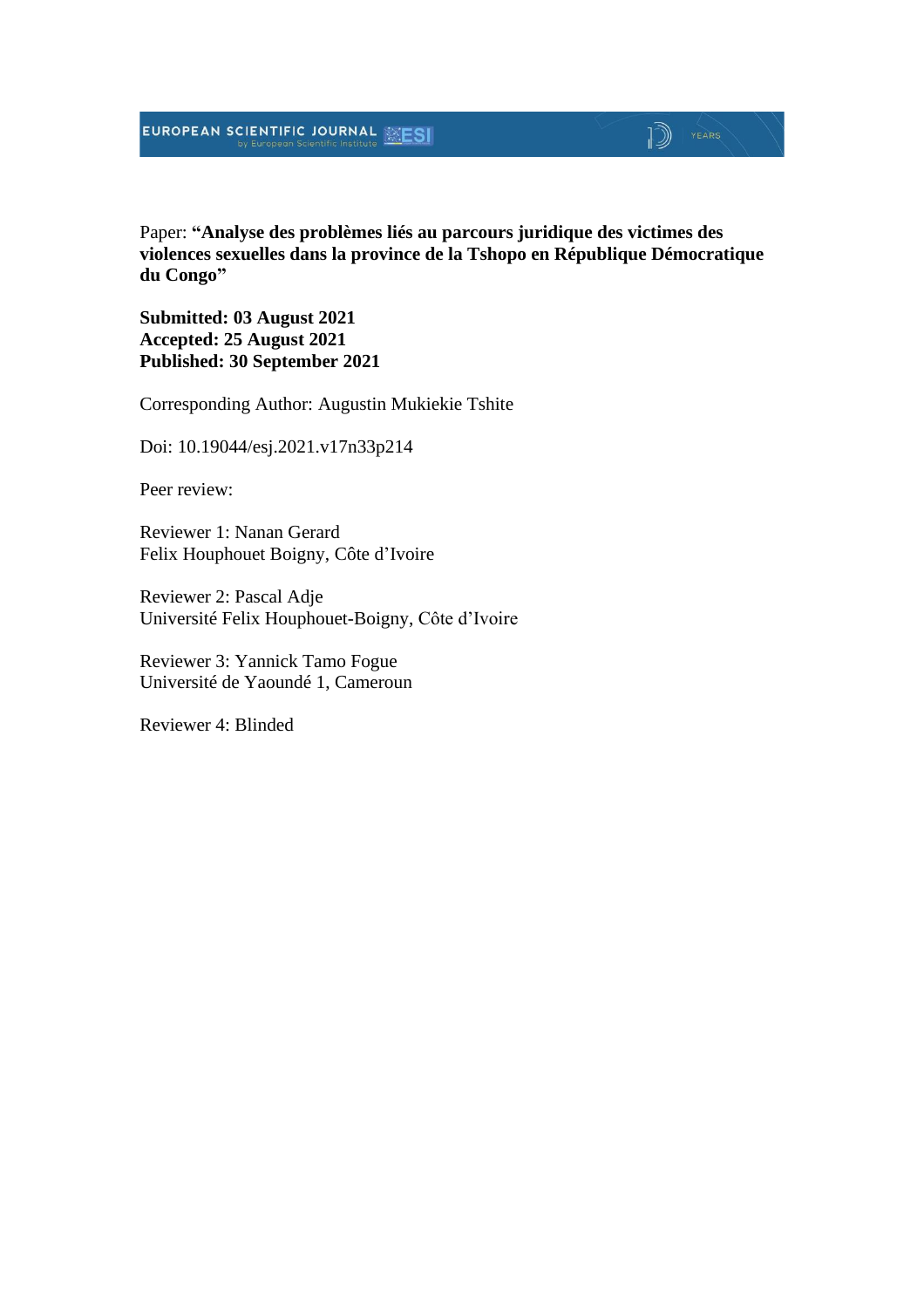This form is designed to summarize the manuscript peer review that you have completed and to ensure that you have considered all appropriate criteria in your review. Your review should provide a clear statement, to the authors and editors, of the modifications necessary before the paper can be published or the specific reasons for rejection.

Please respond within the appointed time so that we can give the authors timely responses and feedback.

NOTE: ESJ promotes peer review procedure based on scientific validity and technical quality of the paper (not perceived the impact). You are also not required to do proofreading of the paper. It could be recommended as part of the revision.

*ESJ editorial office would like to express its special gratitude for your time and efforts. Our editorial team is a substantial reason that stands ESJ out from the crowd!*

| Reviewer Name: NANAN DOH NGUESSAN<br><b>GERARD</b>                                                                                                                             |                                             |  |
|--------------------------------------------------------------------------------------------------------------------------------------------------------------------------------|---------------------------------------------|--|
| University/Country: FELIX HOUPHOUET BOIGNY/ CÔTE D'IVOIRE                                                                                                                      |                                             |  |
| Date Manuscript Received:04/08/2021                                                                                                                                            | Date Review Report Submitted:<br>05/08/2021 |  |
| Manuscript Title: Analyse des problèmes liés au parcours juridique des victimes de<br>violences sexuelles dans la province de la Tshopo en République Démocratique du<br>Congo |                                             |  |
| ESJ Manuscript Number: 0849/21                                                                                                                                                 |                                             |  |
| You agree your name is revealed to the author of the paper:<br>Yes                                                                                                             |                                             |  |
| You approve, your name as a reviewer of this paper, is available in the "review history" of the<br>paper: Yes                                                                  |                                             |  |
| You approve, this review report is available in the "review history" of the paper: Yes                                                                                         |                                             |  |

#### **Evaluation Criteria:**

| <i>Questions</i> | <b>Rating Result</b>           |
|------------------|--------------------------------|
|                  | $\vert$ [Poor] 1-5 [Excellent] |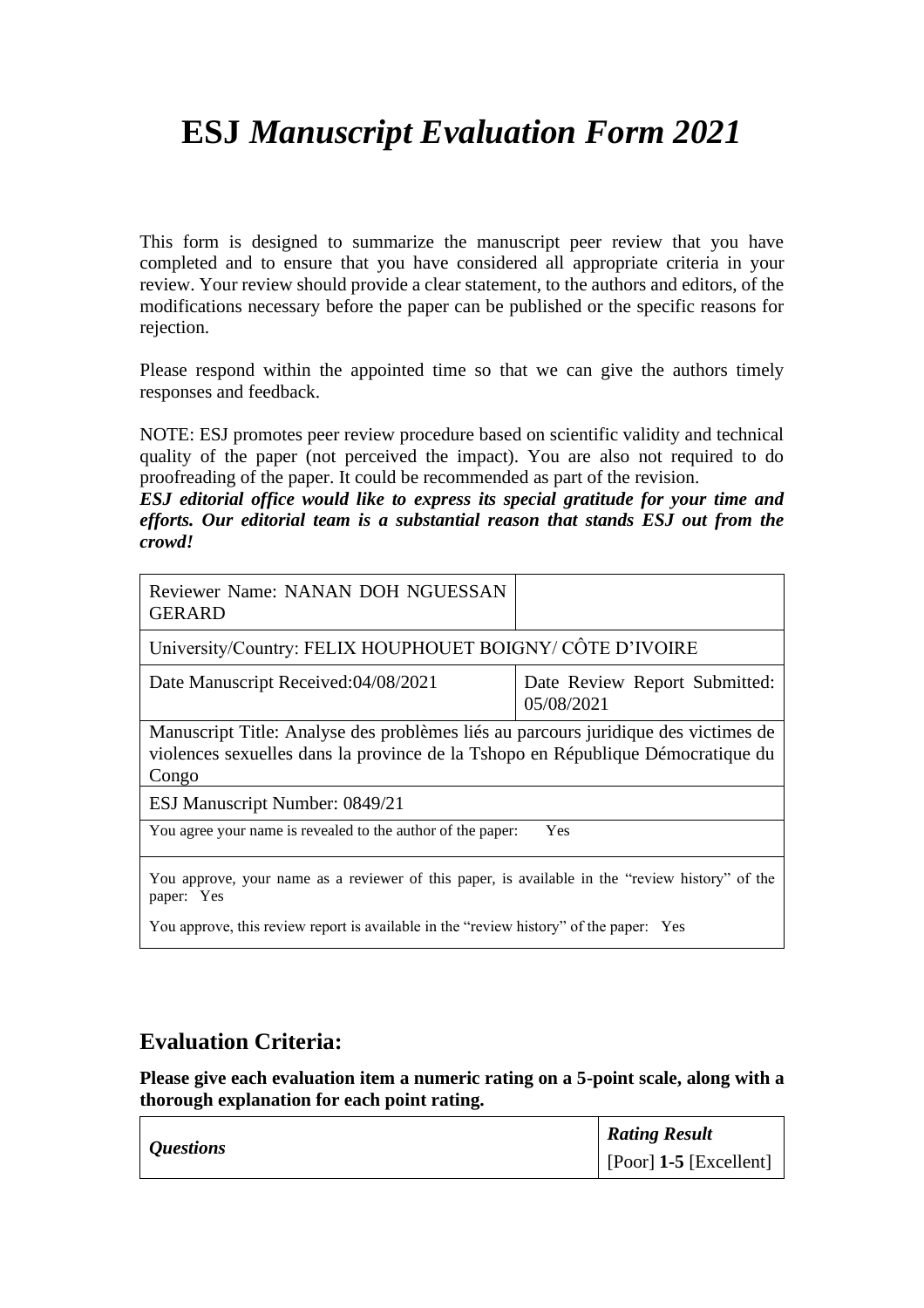| 1. The title is clear and it is adequate to the content of<br>the article.                                                                                                                                                                                                                                                                                                                                                                                                                                                                                                                                            | 4                       |  |
|-----------------------------------------------------------------------------------------------------------------------------------------------------------------------------------------------------------------------------------------------------------------------------------------------------------------------------------------------------------------------------------------------------------------------------------------------------------------------------------------------------------------------------------------------------------------------------------------------------------------------|-------------------------|--|
| Le titre est clair et conforme au contenu de l'article.                                                                                                                                                                                                                                                                                                                                                                                                                                                                                                                                                               |                         |  |
| 2. The abstract clearly presents objects, methods and<br>results.                                                                                                                                                                                                                                                                                                                                                                                                                                                                                                                                                     | $\overline{2}$          |  |
| Le résumé présente les objectifs et les principaux résultats. Mais certains éléments<br>de la méthode de recherche comme la technique d'échantillonnage, le guide<br>d'entretien, la recherche documentaire, et les techniques d'analyse des données ne<br>sont pas présentés dans le résumé même dans le corps de l'article.                                                                                                                                                                                                                                                                                         |                         |  |
| 3. There are few grammatical errors and spelling<br>mistakes in this article.                                                                                                                                                                                                                                                                                                                                                                                                                                                                                                                                         | 3                       |  |
| L'article présente des fautes. Une rélecture s'impose. Aussi, il faut uniformiser le<br>caratère du texte dans son ensemble. Certains paragraphes sont en Times New<br>Roman 12 et d'autres en Times New Roman 11.                                                                                                                                                                                                                                                                                                                                                                                                    |                         |  |
| 4. The study methods are explained clearly.                                                                                                                                                                                                                                                                                                                                                                                                                                                                                                                                                                           | $\overline{2}$          |  |
| La méthode de recherche n'est pas présentée clairement. Les méthodes de recueil des<br>données doivent être présentées clairement ainsi que leur application dans le cadre<br>de la conduite de cette recherche en précisant comment elles se complètent ou<br>comblent leurs insuffisances. Il faut aussi presenter clairement la technique<br>d'échantillonnage, le guide d'entretien, la recherche documentaire, et les techniques<br>d'analyse des données. Par ailleurs, dans l'introduction plusieurs informations sont<br>données aux lecteurs sans source (affirmations gratuites). Pourtant ces informations |                         |  |
| participent à la formulation de la problématique.                                                                                                                                                                                                                                                                                                                                                                                                                                                                                                                                                                     |                         |  |
| 5. The results are clear and do not contain errors.                                                                                                                                                                                                                                                                                                                                                                                                                                                                                                                                                                   | 4                       |  |
| Les résultats sont clairs et ne présentent pas d'erreurs.                                                                                                                                                                                                                                                                                                                                                                                                                                                                                                                                                             |                         |  |
| 6. The conclusions or summary are accurate and<br>supported by the content.                                                                                                                                                                                                                                                                                                                                                                                                                                                                                                                                           | $\overline{\mathbf{4}}$ |  |
| La conclusion resume les grandes lignes de l'article.                                                                                                                                                                                                                                                                                                                                                                                                                                                                                                                                                                 |                         |  |
| 7. The references are comprehensive and appropriate.                                                                                                                                                                                                                                                                                                                                                                                                                                                                                                                                                                  | $\overline{\mathbf{4}}$ |  |

| Accepted, no revision needed               |  |
|--------------------------------------------|--|
| Accepted, minor revision needed            |  |
| Return for major revision and resubmission |  |
| Reject                                     |  |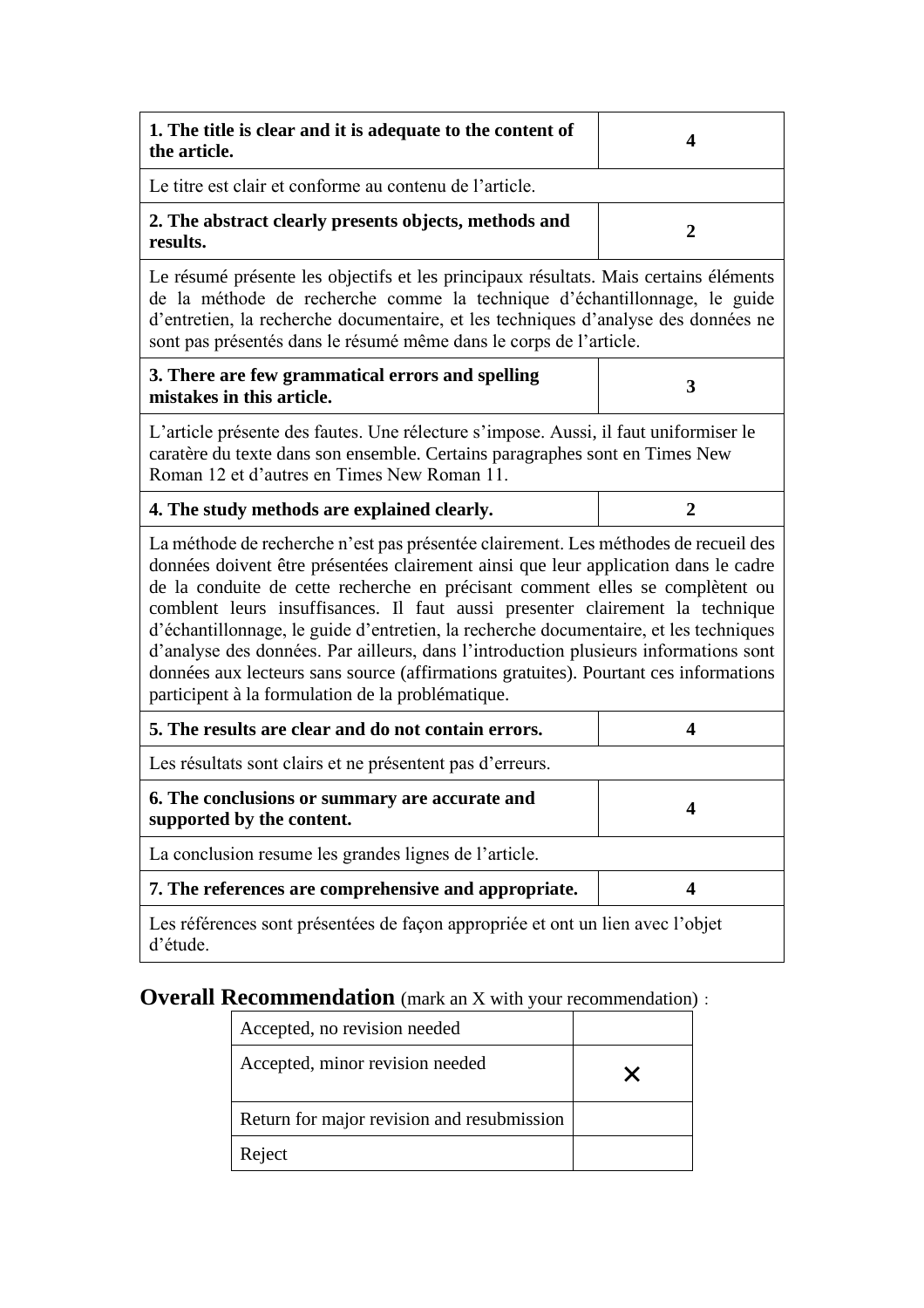**Comments and Suggestions to the Author(s):**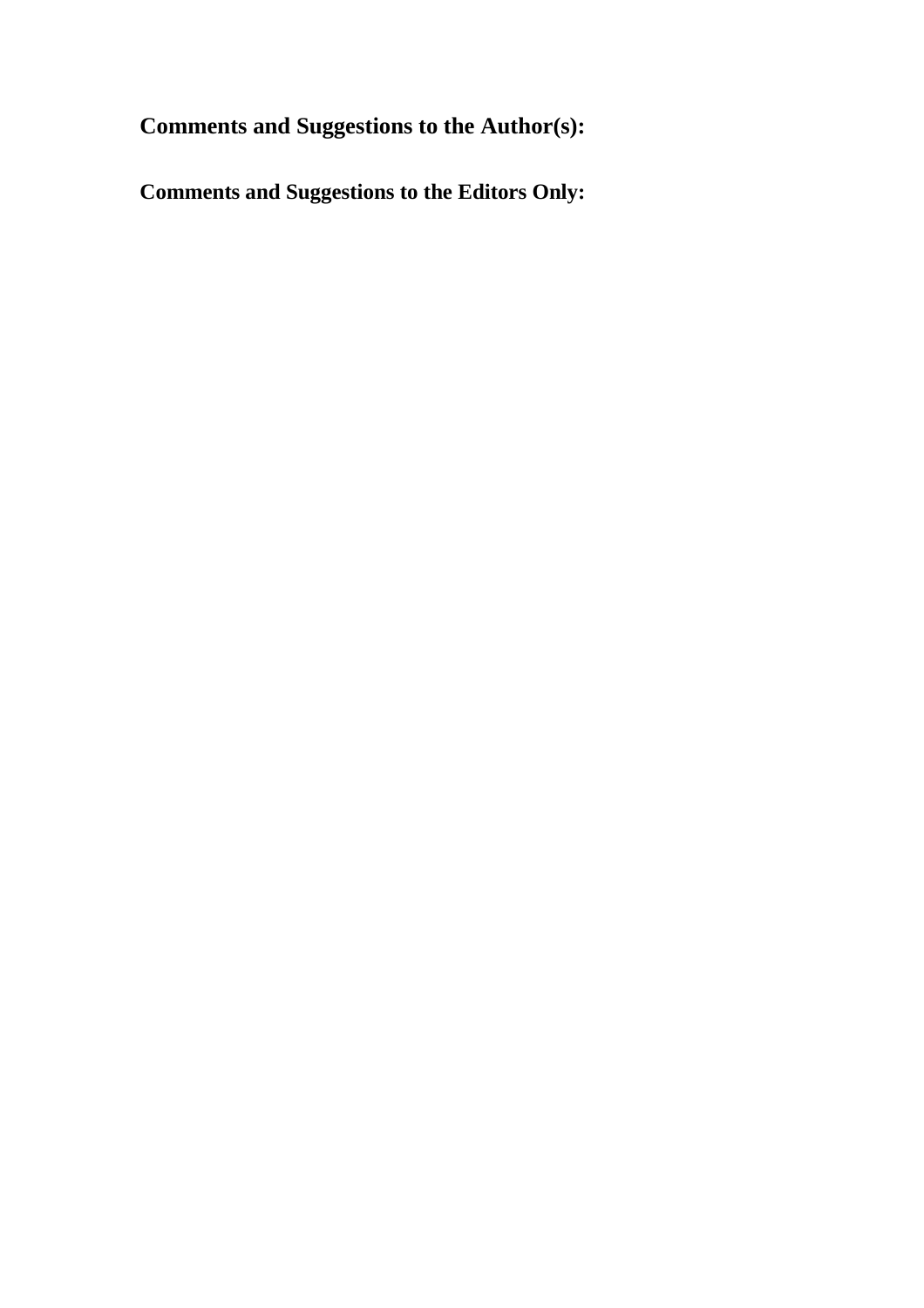This form is designed to summarize the manuscript peer review that you have completed and to ensure that you have considered all appropriate criteria in your review. Your review should provide a clear statement, to the authors and editors, of the modifications necessary before the paper can be published or the specific reasons for rejection.

Please respond within the appointed time so that we can give the authors timely responses and feedback.

NOTE: ESJ promotes peer review procedure based on scientific validity and technical quality of the paper (not perceived the impact). You are also not required to do proofreading of the paper. It could be recommended as part of the revision.

*ESJ editorial office would like to express its special gratitude for your time and efforts. Our editorial team is a substantial reason that stands ESJ out from the crowd!*

| Reviewer Name: ADJE N'GORAN<br><b>PASCAL</b>                                                                                                                             |                                               |  |
|--------------------------------------------------------------------------------------------------------------------------------------------------------------------------|-----------------------------------------------|--|
| University/Country: Université Felix Houphouet-Boigny (Côte d'Ivoire)                                                                                                    |                                               |  |
| Date Manuscript Received: 3 mars 2021                                                                                                                                    | Date Review Report Submitted: 13 mars<br>2021 |  |
| Manuscript Title: Représentations sociales de la pollution de l'air intérieur et<br>pratiques sociales des malades d'asthme de la commune de Yopougon (Côte<br>d'Ivoire) |                                               |  |
| <b>ESJ Manuscript Number: 0318/21</b>                                                                                                                                    |                                               |  |
| You agree your name is revealed to the author of the paper:<br>Yes/No                                                                                                    |                                               |  |
| You approve, your name as a reviewer of this paper, is available in the "review history" of the<br>paper: Yes/No                                                         |                                               |  |
| You approve, this review report is available in the "review history" of the paper: Yes/No                                                                                |                                               |  |

### **Evaluation Criteria:**

|                  | <b>Rating Result</b> |
|------------------|----------------------|
| <i>Questions</i> | $\vert$ [Poor] 1-5   |
|                  | [Excellent]          |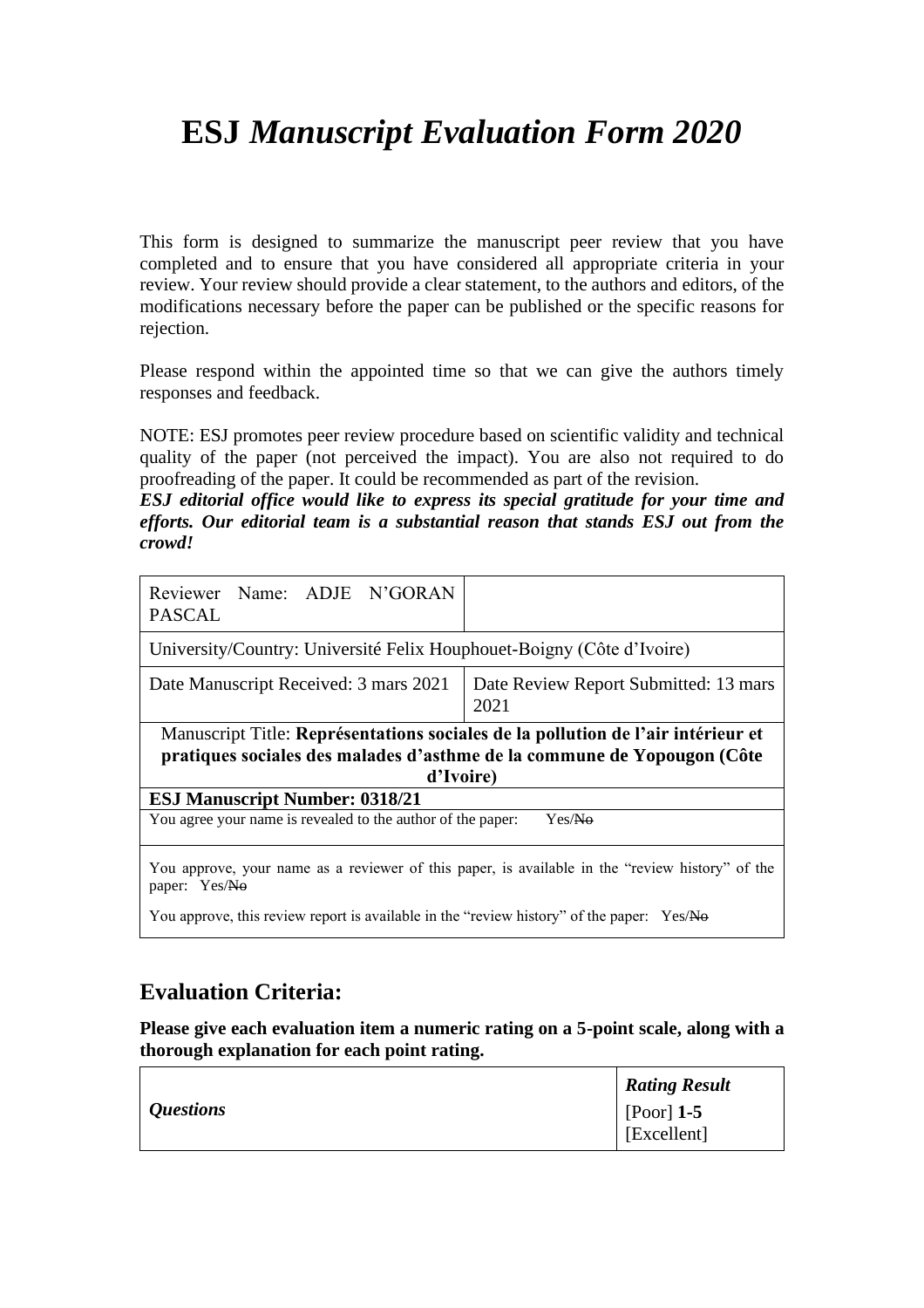| 1. The title is clear and it is adequate to the content of the<br>article.                                                       | 4                      |
|----------------------------------------------------------------------------------------------------------------------------------|------------------------|
| Sujet clair et original. Acceptable                                                                                              |                        |
| 2. The abstract clearly presents objects, methods and<br>results.                                                                | 4                      |
| Résumé acceptable. Les observations ont été prises en compte                                                                     |                        |
| 3. There are few grammatical errors and spelling<br>mistakes in this article.                                                    |                        |
| Texte acceptable les fautes relevées dans la première correction ont été prises en<br>compte                                     |                        |
| 4. The study methods are explained clearly.                                                                                      | 3,5                    |
| Les observations sont prises en compte. Toutefois, la justification du site d'étude<br>demeure imprecise. Donc elle est à revoir |                        |
| 5. The results are clear and do not contain errors.                                                                              | $\boldsymbol{\Lambda}$ |
| Acceptable                                                                                                                       |                        |
| 6. The conclusions or summary are accurate and<br>supported by the content.                                                      | 4                      |
| Conclusion interressante et bien Claire                                                                                          |                        |
| 7. The references are comprehensive and appropriate.                                                                             | 3                      |
| Acceptable mais quelques observations à prendre en compte avant la publication                                                   |                        |

| Accepted, no revision needed               |  |
|--------------------------------------------|--|
| Accepted, minor revision needed            |  |
| Return for major revision and resubmission |  |
| Reject                                     |  |

# **Comments and Suggestions to the Author(s):**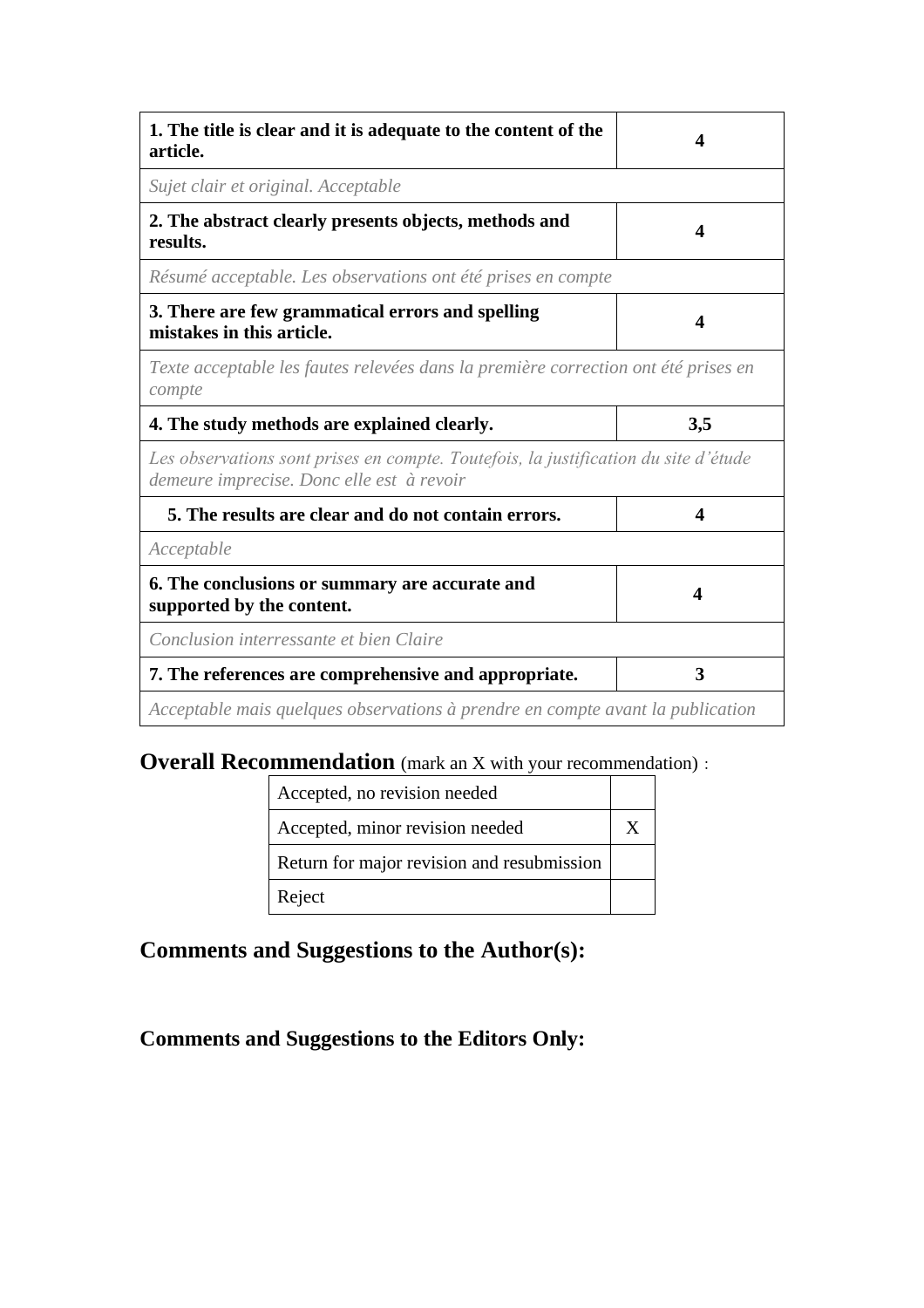This form is designed to summarize the manuscript peer review that you have completed and to ensure that you have considered all appropriate criteria in your review. Your review should provide a clear statement, to the authors and editors, of the modifications necessary before the paper can be published or the specific reasons for rejection.

Please respond within the appointed time so that we can give the authors timely responses and feedback.

NOTE: ESJ promotes peer review procedure based on scientific validity and technical quality of the paper (not perceived the impact). You are also not required to do proofreading of the paper. It could be recommended as part of the revision.

*ESJ editorial office would like to express its special gratitude for your time and efforts. Our editorial team is a substantial reason that stands ESJ out from the crowd!*

| Reviewer Name: TAMO FOGUE<br>Yannick                                                                                                                                           |                                                  |
|--------------------------------------------------------------------------------------------------------------------------------------------------------------------------------|--------------------------------------------------|
| University/Country: Cameroun                                                                                                                                                   |                                                  |
| Date Manuscript Received: 05/08/201                                                                                                                                            | Submitted:<br>Date Review<br>Report<br>15/08/201 |
|                                                                                                                                                                                |                                                  |
| Manuscript Title: Analyse des problèmes liés au parcours juridique des victimes<br>de violences sexuelles dans la province de la Tshopo en République<br>Démocratique du Congo |                                                  |
| <b>ESJ Manuscript Number:</b>                                                                                                                                                  |                                                  |
| You agree your name is revealed to the author of the paper:                                                                                                                    | Yes/No                                           |

You approve, this review report is available in the "review history" of the paper: **Yes**/No

## **Evaluation Criteria:**

| <i><b>Questions</b></i>                                                                                                                                          | <b>Rating Result</b><br>[Poor] $1-5$ [Excellent] |
|------------------------------------------------------------------------------------------------------------------------------------------------------------------|--------------------------------------------------|
| 1. The title is clear and it is adequate to the content of<br>the article.                                                                                       | 4                                                |
| Le titre cadre bien avec la problématique et est suffisamment informative sur la<br>question du parcours juridique des victimes de violences sexuelles au Congo. |                                                  |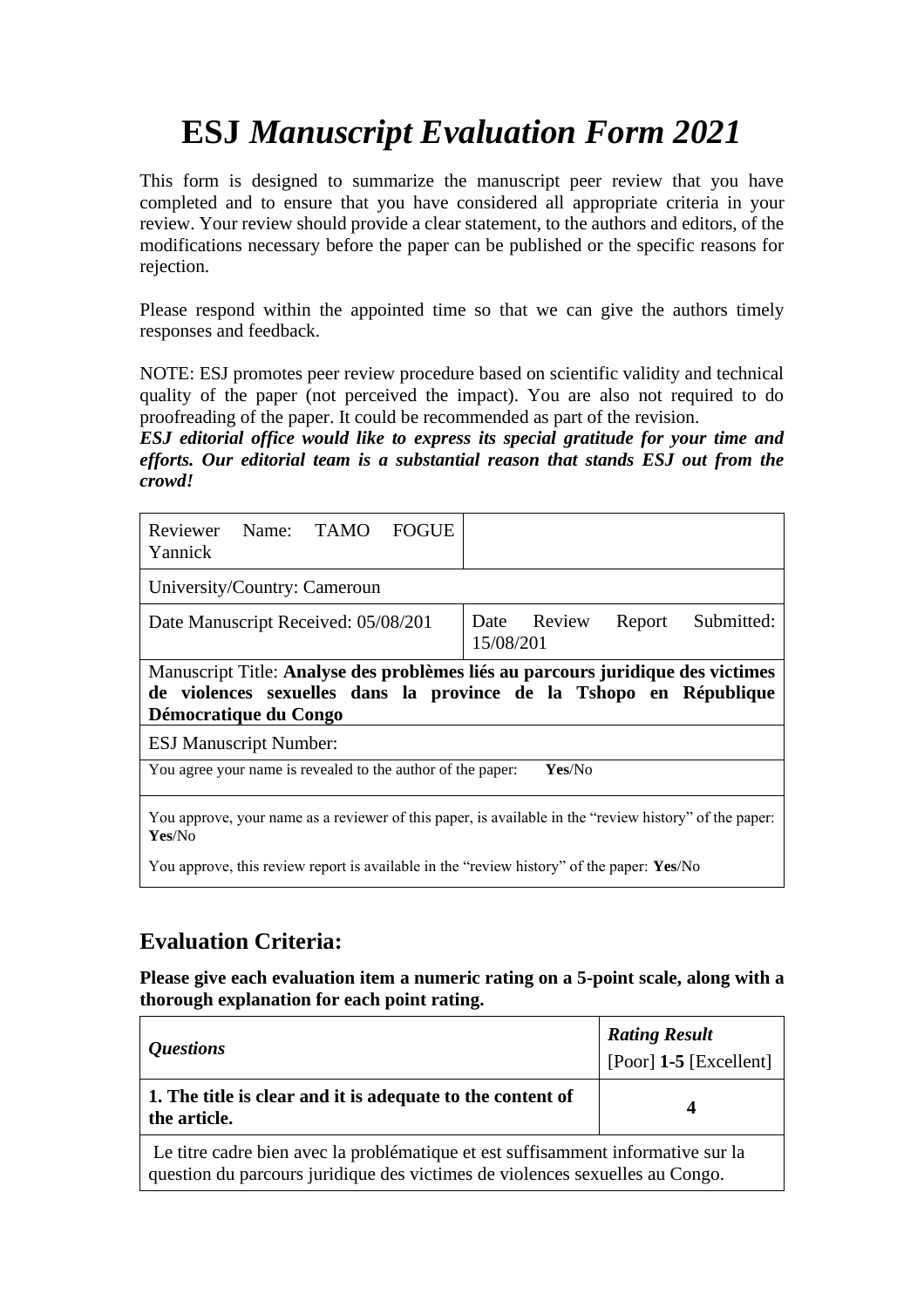| 2. The abstract clearly presents objects, methods and<br>results.                                                                                                                                                                                                                                                                                                 | 4                       |  |
|-------------------------------------------------------------------------------------------------------------------------------------------------------------------------------------------------------------------------------------------------------------------------------------------------------------------------------------------------------------------|-------------------------|--|
| Le résumé est complet. On y trouve clairement l'objectif vise, le problème, la<br>méthode (sources d'information), le résultat et les implication.                                                                                                                                                                                                                |                         |  |
| 3. There are few grammatical errors and spelling<br>mistakes in this article.                                                                                                                                                                                                                                                                                     | $\overline{2}$          |  |
| On note beaucoup d'erreurs grammaticales et orthographiques, ainsi que de syntaxe<br>dans les parties résultat et discussion.                                                                                                                                                                                                                                     |                         |  |
| 4. The study methods are explained clearly.                                                                                                                                                                                                                                                                                                                       | $\overline{\mathbf{4}}$ |  |
| La méthodologie est d'une très grande originalité. En effet, l'on y circonscrit<br>clairement et avec justification le contexte géographique, la population et<br>l'échantillon de l'étude. N'en déplaise, le « Tableau 1 » et la « figure 1 » me<br>semblent une redondance.<br>Le caractère empirico-inductive de l'approche utilisé (dite « Grounded theory ») |                         |  |
| pour la collecte et l'analyse des matériaux est intéressant.                                                                                                                                                                                                                                                                                                      |                         |  |
| 5. The results are clear and do not contain errors.                                                                                                                                                                                                                                                                                                               |                         |  |
|                                                                                                                                                                                                                                                                                                                                                                   | 3                       |  |
| Les résultats sont certes significatifs. Mais il semble nécessaire de réduire<br>l'utilisation des expressions comme « L'étude a révélé » « L'étude a identifié ». Les<br>onze (11) points relevés comme problèmes ont des contenus très similaires et<br>redondants. L'on vous recommande de cumuler certains qui ont quasiment les mêmes<br>contenus.           |                         |  |
| La discussion est effectivement liée aux résultats obtenus.<br>6. The conclusions or summary are accurate and                                                                                                                                                                                                                                                     |                         |  |
| supported by the content.                                                                                                                                                                                                                                                                                                                                         | 4                       |  |
| Les conclusions comportent les éléments requis                                                                                                                                                                                                                                                                                                                    |                         |  |
| 7. The references are comprehensive and appropriate.                                                                                                                                                                                                                                                                                                              | 4                       |  |
| Oui. On récence au moins 48 références.                                                                                                                                                                                                                                                                                                                           |                         |  |

| Accepted, no revision needed               |  |
|--------------------------------------------|--|
| Accepted, minor revision needed            |  |
| Return for major revision and resubmission |  |
| Reject                                     |  |

## **Comments and Suggestions to the Author(s):**

- Réserver une section après l'introduction pour explique clairement l'approche « Grounded theory » ;
- Limiter la méthodologie à : Population ; Matériel et Procédure.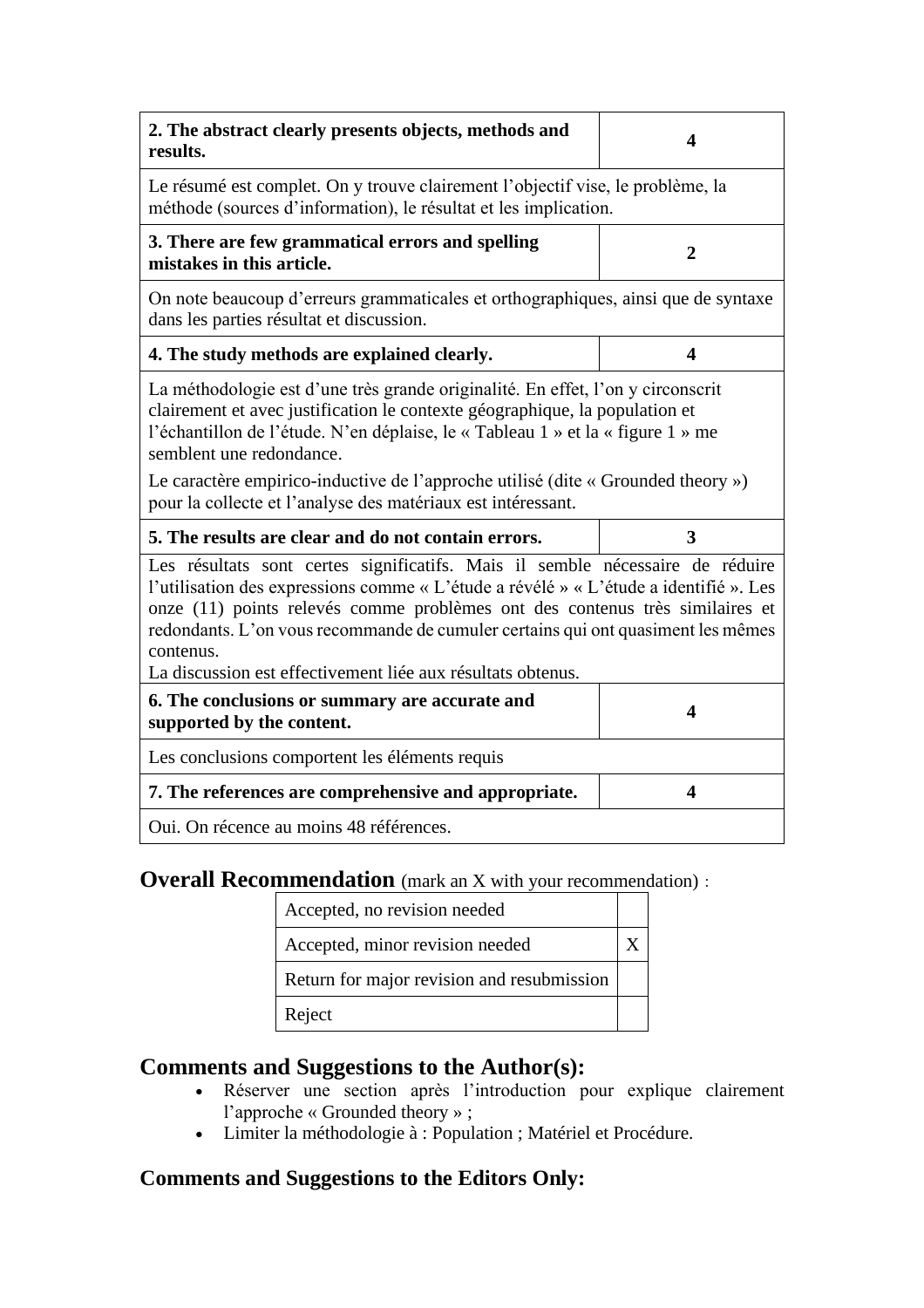This form is designed to summarize the manuscript peer review that you have completed and to ensure that you have considered all appropriate criteria in your review. Your review should provide a clear statement, to the authors and editors, of the modifications necessary before the paper can be published or the specific reasons for rejection.

Please respond within the appointed time so that we can give the authors timely responses and feedback.

NOTE: ESJ promotes peer review procedure based on scientific validity and technical quality of the paper (not perceived the impact). You are also not required to do proofreading of the paper. It could be recommended as part of the revision.

*ESJ editorial office would like to express its special gratitude for your time and efforts. Our editorial team is a substantial reason that stands ESJ out from the crowd!*

| Date Manuscript Received: 05/08/2021                                                                                                                   | 15/08/2021 | Date Review | Report | Submitted: |  |  |
|--------------------------------------------------------------------------------------------------------------------------------------------------------|------------|-------------|--------|------------|--|--|
| Manuscript Title: "Analyse des problèmes liés au parcours juridique des<br>victimes de violences sexuelles dans la province de la Tshopo en République |            |             |        |            |  |  |
| Démocratique du Congo"                                                                                                                                 |            |             |        |            |  |  |
| ESJ Manuscript Number: 0849/21                                                                                                                         |            |             |        |            |  |  |
| You agree your name is revealed to the author of the paper:                                                                                            |            | Yes/No      |        |            |  |  |
| You approve, your name as a reviewer of this paper, is available in the "review history" of the<br>paper: Yes/No                                       |            |             |        |            |  |  |
| You approve, this review report is available in the "review history" of the paper:                                                                     |            |             |        | Yes/No     |  |  |

### **Evaluation Criteria:**

| <i><b>Questions</b></i>                                                    | <b>Rating Result</b><br>[Poor] 1-5<br>[Excellent] |
|----------------------------------------------------------------------------|---------------------------------------------------|
| 1. The title is clear and it is adequate to the content of the<br>article. | 4                                                 |
| (Please insert your comments)                                              |                                                   |